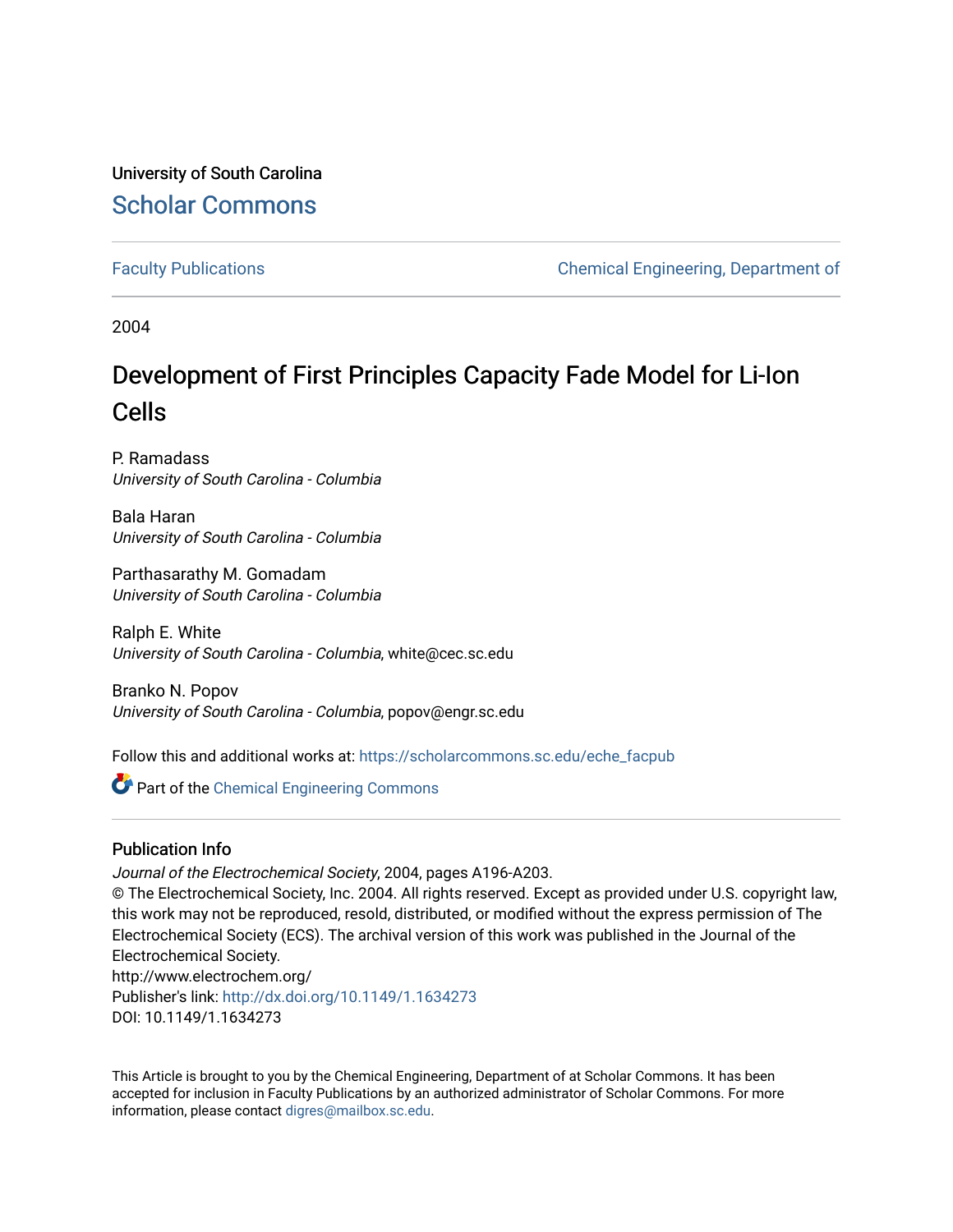*Journal of The Electrochemical Society*, 151 (2) A196-A203 (2004) 0013-4651/2004/151(2)/A196/8/\$7.00 © The Electrochemical Society, Inc.



# **Development of First Principles Capacity Fade Model for Li-Ion Cells**

**P. Ramadass,\* Bala Haran,\*\* Parthasarathy M. Gomadam,\* Ralph White,\*\*\* and Branko N. Popov\*\*,z**

*Department of Chemical Engineering, University of South Carolina, Columbia, South Carolina 29208, USA*

A first principles-based model has been developed to simulate the capacity fade of Li-ion batteries. Incorporation of a continuous occurrence of the solvent reduction reaction during constant current and constant voltage (CC-CV) charging explains the capacity fade of the battery. The effect of parameters such as end of charge voltage and depth of discharge, the film resistance, the exchange current density, and the over voltage of the parasitic reaction on the capacity fade and battery performance were studied qualitatively. The parameters that were updated for every cycle as a result of the side reaction were state-of-charge of the electrode materials and the film resistance, both estimated at the end of CC-CV charging. The effect of rate of solvent reduction reaction and the conductivity of the film formed were also studied.

© 2004 The Electrochemical Society. [DOI: 10.1149/1.1634273] All rights reserved.

Manuscript submitted May 4, 2003; revised manuscript received July 30, 2003. Available electronically January 8, 2004.

In this study, an attempt was made to develop a first principles capacity fade model for Li-ion batteries. Darling and Newman made a first attempt to model the parasitic reactions in lithium batteries by incorporating a solvent oxidation side reaction into a lithium-ion battery model. The model explains the self-discharge process occurring in Li-ion cells. Recently, Spotnitz<sup>2</sup> developed polynomial expressions for estimation of irreversible and reversible capacity losses due to solid electrolyte interphase (SEI) growth and dissolution. According to the author the expressions were difficult to use in conjunction with time temperature superposition. Also, the model requires extensive experimental cycling data to resolve the model parameters.

Side reactions and degradation processes in lithium-ion batteries may cause a number of undesirable effects leading to capacity loss.<sup>3</sup> If the cyclable lithium in the cell is reduced due to side reactions of any type, the capacity balance is changed irreversibly and the degree of lithium insertion in both electrodes during cell cycling is changed. The objective of this paper was to develop a capacity fade model through incorporation of side reactions with the existing Liion intercalation model.

# **Model Development**

The side reaction of general interest in lithium-ion batteries is passive film formation on the negative electrode. The reduction reactions taking place which lead to the deposition of solid products are less understood, large in number, and varied in their nature depending on the composition of the electrolyte solution.<sup>3</sup> Thus to develop the model, the side reaction should be considered as consumption of solvent species and Li ions to form a group of such as: Li-alkyl carbonates,  $Li_2CO_3$ , etc., based on the composition and concentration of solvent. Similar to semiempirical capacity fade models developed earlier,<sup>4</sup> only the negative electrode was considered for developing a simplified first principles capacity fade model.

The solvent diffusion model developed for Li-ion cells under storage<sup>5</sup> explains the aging mechanism and helps to predict the calendar life. The model was based upon diffusion of the organic solvent present in the battery electrolyte followed by reduction near the negative electrode surface thereby forming unwanted products which form as a passive film (SEI). Previous studies of the SEI on lithiated carbon, both theoretical<sup>6-8</sup> and experimental,<sup>9</sup> have recognized that the film may have a significant porosity. Thus the mechanism for SEI growth as a result of solvent diffusion through the SEI seems plausible.

\*\* Electrochemical Society Active Member. \*\*\* Electrochemical Society Fellow.

<sup>z</sup> E-mail: popov@engr.sc.edu

According to Aurbach *et al.*, <sup>10</sup> Li-ion insertion into graphite particles during charging causes increase in lattice volume due to an increase in the space between the graphene planes. Change in volume leads to stretching of the surface films on the edge planes through which Li ions are inserted into the graphite. It is well known that the surface film, usually comprised of a mixture of Li salts (both organic and inorganic), has a limited flexibility. Accordingly, one can expect the surface film to break during the Li-ion insertion reaction due to increase in particle volume, which alters the film passivity and exposes more of the underlying carbon to the electrolyte.

This phenomenon supports our assumption that continuous small-scale reactions occur between the lithiated carbon and solvent species, which increase the surface impedance with cycling. Also, the same process explains the large increase of the electrode impedance at higher temperatures, which is attributed to the increased rate of the repeated film formation.

The first principles capacity fade model developed here is based on a continuous occurrence of a very slow solvent diffusion/ reduction near the surface of the negative electrode in case when the cell is in charge mode (both constant current and constant voltage charging). In other words, loss of the active material with continuous cycling was attributed to a continuous film formation over the surface of the negative electrode.

#### *Choice of side reaction and assumptions*.—

1. There are several possible reaction mechanisms between lithiated carbon and the electrolyte solution. The nature of the reaction depends upon the type of solvent mixture used in the battery electrolyte. Possible contaminants in the system include gases such as:  $CO<sub>2</sub>$ ,  $O<sub>2</sub>$ , and  $N<sub>2</sub>$ . Since most of the Li-ion systems use ethylene carbonate (EC) as one of the organic solvent for the electrolyte, the simplest reaction scheme that can be considered for modeling capacity loss is the reduction of EC. The reaction can be expressed as

$$
S + 2Li^{+} + 2e^{-} \rightarrow P
$$
 [1]

where S refers to the solvent and P is the product formed as a result of side reaction.

2. The solvent reduction reaction occurs only during charging the Li-ion cell and it occurs during both constant current and constant voltage charging. Because the ratio of charge to discharge capacity remains close to 100%, it would be a valid assumption not to consider any side reaction or capacity fade during discharge.

3. The products formed as a result of side reaction (EC reduction) may be a mixture of organic and inorganic Li-based compounds and not  $Li<sub>2</sub>CO<sub>3</sub>$  alone. The reason behind this is that, if we consider the entire product formed as lithium carbonate, it would result in overestimation of film resistance with cycling because it is a very poor conductor. Thus in order to obtain better predictions for discharge performance both in terms of decrease in capacity as well

<sup>\*</sup> Electrochemical Society Student Member.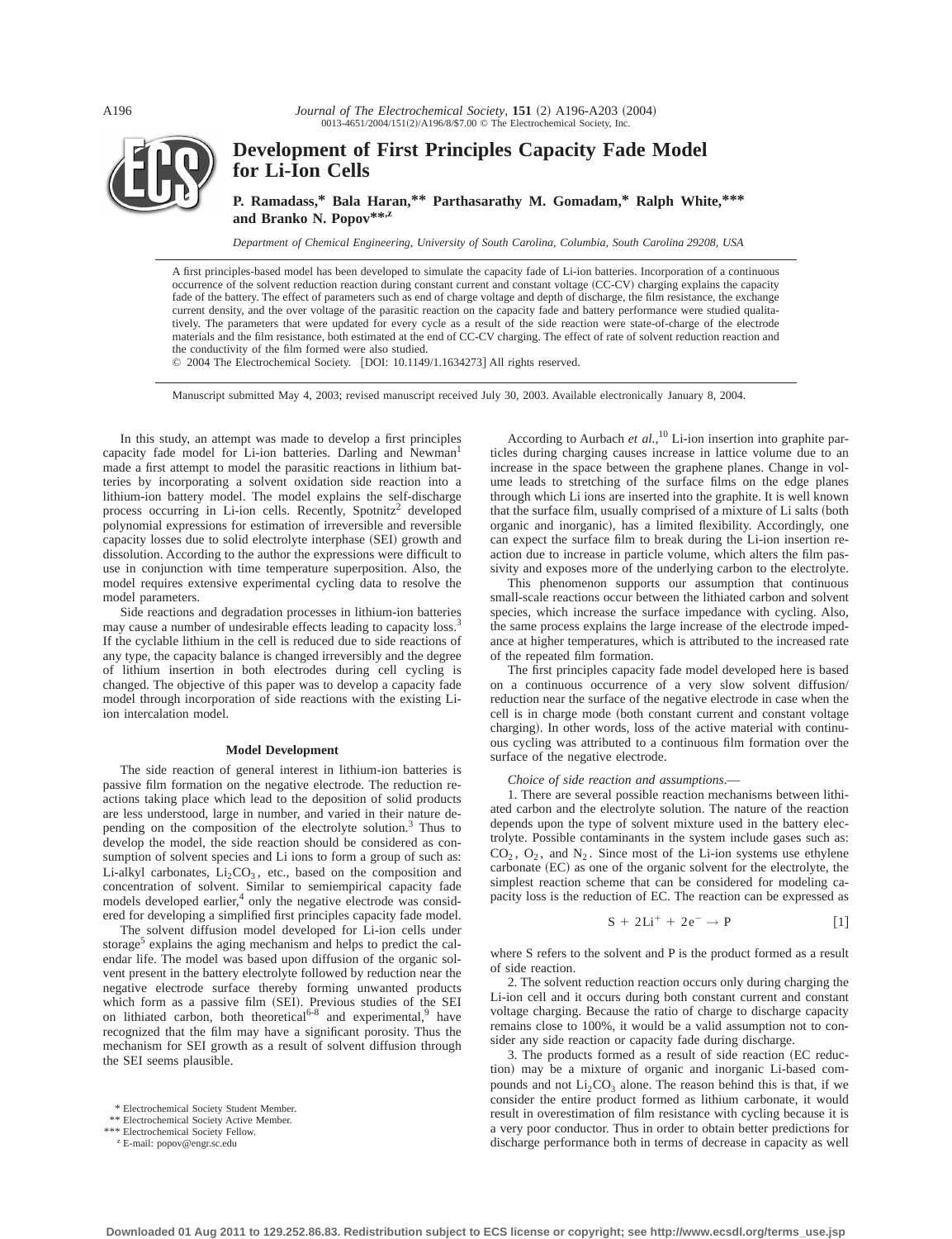as increase in cell resistance, we assume that a mixture of products of reasonable conductivity would be formed as a result of solvent reduction.

4. The side reaction is assumed to be irreversible and a value of 0.4 V *vs.* Li/Li<sup>+10,11</sup> has been chosen as the open circuit potential for the solvent reduction reaction.

5. The initial resistance of the SEI formed during the formation period was taken as 100  $\Omega$  cm<sup>2</sup>.

6. To make the model simpler, no overcharging conditions have been considered thereby the other side reaction, namely lithium deposition, could be eliminated.

*Interfacial reaction kinetics*.—For the semi-empirical model,<sup>4</sup> the Butler-Volmer  $(BV)$  kinetic expression was used to describe the overall charge transfer process occurring across the electrode/ electrolyte interfaces. In this model BV kinetics was defined separately for Li-ion intercalation reaction<sup>12-15</sup> and for the solvent reduction reaction. Thus, for the negative electrode, the local volumetric charge transfer current density was defined as the summation of intercalation and side reaction current densities which is given by

$$
J = J_1 + J_s \tag{2}
$$

*BV kinetics for Li-ion intercalation reaction*.—The local volumetric transfer current density due to Li-ion intercalation occurring across both electrode/electrolyte interfaces is given by

$$
J_1 = a_j i_{0,j} \bigg[ \exp\bigg( \frac{\alpha_{a,j} F}{RT} \eta_j \bigg) - \exp\bigg( -\frac{\alpha_{c,j} F}{RT} \eta_j \bigg) \bigg] \quad j = n, p \quad [3]
$$

where  $i_{0,i}$  is the concentration dependent equilibrium exchange current density at an interface and is given by

$$
i_{0,j} = k_j (c_{1,j}^{\max} - c_{1,j}^s)^{\alpha_{aj}} (c_{1,j}^s)^{\alpha_{cj}} (c_2)^{\alpha_{aj}} \quad j = n, p \quad [4]
$$

The overpotential for the Li-ion intercalation reaction was given by

$$
\eta_{j} = \phi_{1} - \phi_{2} - U_{j,ref} - \frac{J}{a_{n}} R_{film} \quad j = n, p \quad [5]
$$

The equilibrium potentials  $(U_{\text{i,ref}})$  of positive and negative electrode are expressed as functions of state-of-charge  $(SOC)$ 

$$
U_{\mathbf{p}}^{\text{ref}} \to \text{fn}(\theta)
$$
  

$$
U_{n}^{\text{ref}} \to \text{fn}(\theta)
$$
 [6]

where  $\theta$  is the SOC of the electrode. The empirical expressions for equilibrium electrode potentials as functions of SOC are given in Appendix A, Eq. A1, A2. For the quantitative description of electrochemical Li intercalation/deintercalation into Li-insertion electrodes, Frumkin intercalation isotherm can also be adopted as explained by Levi *et al.*<sup>16</sup> However, only empirical expressions were used in this paper to represent equilibrium potentials of positive and negative electrodes as a function of SOC. The term  $R_{\text{film}}$  in Eq. 5 represents the film resistance developed as a result of solvent reduction reaction that takes place during charging of Li-ion cell.

*BV kinetics for the solvent reduction reaction*.—Similar to Li-ion intercalation reaction, BV kinetic expression was used to explain the rate of solvent reduction  $(Eq. 1)$  as

$$
J_{\rm s} = i_{\rm os} a_n \left\{ \left( \frac{C_{\rm P}}{C_{\rm P}^*} \right) e^{(\alpha_{\rm a} n f \eta_{\rm s})} - \left( \frac{C_{\rm S}}{C_{\rm S}^*} \right) \left( \frac{C_{\rm Li^+}}{C_{\rm Li^+}^*} \right)^2 e^{(-\alpha_{\rm c} n f \eta_{\rm s})} \right\} \tag{7}
$$

While including the side reaction along with the intercalation reaction, some approximations were made to simplify the calculations and hence the model. The kinetic expression  $(Eq. 7)$  can be reduced to either a Tafel or linear approximation depending on the reaction conditions. The cathodic Tafel approximation could be used if the solvent reduction reaction is considered to be irreversible. Thus the rate expression for the side reaction becomes



**Figure 1.** Schematic of a typical Li-ion cell sandwich.

$$
J_{\rm s} = -i_{\rm os} a_n \left(\frac{C_{\rm S}}{C_{\rm S}^*}\right) \left(\frac{C_{\rm Li^+}}{C_{\rm Li^+}^*}\right)^2 e^{(-\alpha_{\rm c} n f \eta_{\rm s})} \tag{8}
$$

There may not be much variation in the concentration of Li ions in solution for low to moderate rates of charge and discharge. Moreover, solution phase Li-ion concentration as well as the solvent concentration may not be limiting for the side reaction to take place, as they will be present in excess. Based on these assumptions, the cathodic Tafel kinetics developed for the side reaction can still be simplified by not considering the concentration dependencies. Thus the rate expression can be represented as

$$
J_{\rm s} = -i_{\rm os} a_n e^{(-\alpha_{\rm c} n f \eta_{\rm s})} \tag{9}
$$

where the overpotential term  $\eta_s$  is expressed as

$$
\eta_{\rm s} = \phi_1 - \phi_2 - U \text{ref}_{\rm s} - \frac{J}{a_n} R_{\rm film} \tag{10}
$$

As mentioned earlier in the assumption,  $Uref_s$  was taken as 0.4 V *vs*. Li/Li<sup>+</sup>. For the first cycle, the film resistance,  $R_{\text{film}}$ , is defined as

$$
R_{\text{film}} = R_{\text{SEI}} + R_{\text{P}}(t) \tag{11}
$$

where  $R_{\text{SEI}}$  refers to the resistance of the SEI layer formed initially during the formation period and  $R<sub>P</sub>(t)$  is the resistance of the products formed during charging and is defined by

$$
R_{\rm p}(t) = \frac{\delta_{\rm film}}{\kappa_{\rm p}} \tag{12}
$$

and the rate at which the film thickness increases is given by

$$
\frac{\partial \delta_{\text{film}}}{\partial t} = -\frac{J_s M_P}{a_n \rho_P F} \tag{13}
$$

Thus for any cycle number *N*, the film resistance is given by

$$
R_{\text{film}}|_N = R_{\text{film}}|_{N-1} + R_{\text{P}}(t)|_N \tag{14}
$$

# **Model Equations**

Figure 1 shows a schematic representation of a typical Li-ion cell consisting of three regions namely negative electrode (graphite), separator (poly-propylene) and positive electrode ( $LiCoO<sub>2</sub>$ ). Both the graphite and  $LiCoO<sub>2</sub>$  are porous composite insertion electrodes. A Li-ion intercalation model<sup>12</sup> was used as a basis for developing this capacity fade model. The model equations, initial, and boundary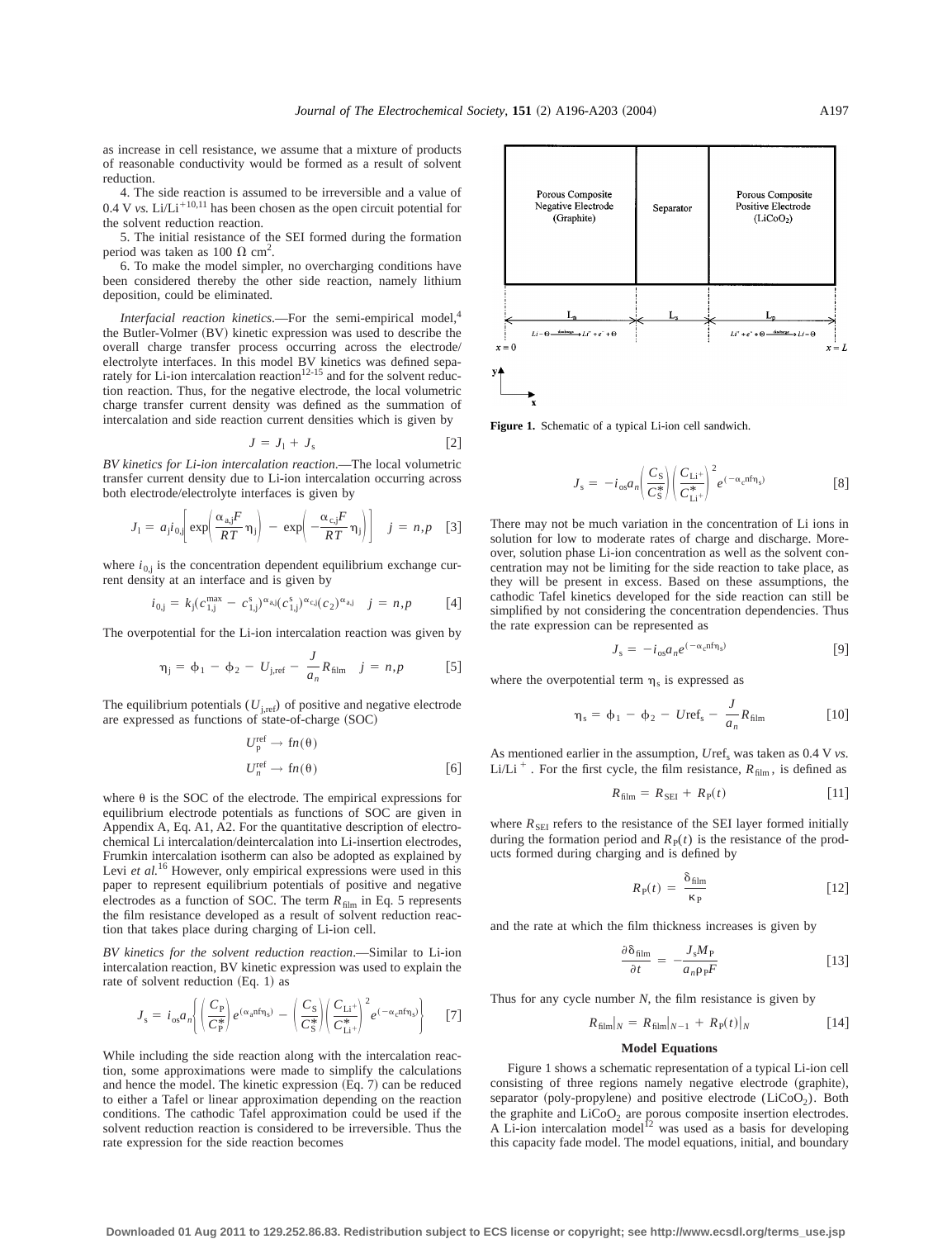conditions that describe the mass transport, and charge transport of Li-ions in both solid and solution phases are summarized in Appendix B, Eq. B-1 to B-17 and are discussed in detail in Ref. 12, 13 and 17.

For incorporating the solvent reduction reaction, the following additional model equations have been added to the existing Li-ion model.

1. The mass transport of Li-ion inside the particle has been represented by means of spherical diffusion equation for both positive and negative electrode. At the surface of the negative electrode, as a result of side reaction, the boundary condition was modified as

$$
r = r_n - D_n^s \frac{\partial c_{1,n}}{\partial r} = \frac{J_1}{a_n F} \tag{15}
$$

because a part of applied current  $(J_s)$  is utilized for the solvent reduction reaction.

2. For calculating the total charge capacity available from the positive electrode after a complete constant current and constant voltage (CC-CV) charging for any cycle, the following equation has been used

$$
Q_{\rm P} = \int_0^{\rm t=T_{CC+CV}} \varepsilon_{\rm p} \sigma_{\rm p} \frac{\partial \phi_1}{\partial x} \bigg|_{x=L_{\rm P}} dt \qquad [16]
$$

3. For the estimation of capacity lost as a result of side reaction at the negative electrode surface, the following equation has been used

$$
Q_{\rm s} = -\int_0^{\rm t=T_{CC+CV}} i_s dt \qquad [17]
$$

where the term  $i<sub>s</sub>$  refers to the current due to the side reaction integrated across the length of the negative electrode

$$
i_s = \int_0^{\mathcal{L}_n} J_s dx \tag{18}
$$

4. At the end of every charge cycle, the total capacity lost as a result of side reaction is estimated based on Eq. 17, which is followed by calculation of loss of SOC as follows

$$
\theta_1 = \frac{Q_s}{Q_{\text{max}}} \tag{19}
$$

In the above equation,  $Q_{\text{max}}$  is the initial rated capacity of the cell. For simulating the capacity in the next charge cycle, the SOC of the positive electrode has to be updated and hence the general initial condition for SOC of cathode for any cycle number  $(N)$  is given by

$$
\theta_{p|N}^{\circ} = \theta_{p|N-1}^{\circ} - \theta_1|_{N-1}
$$
 [20]

In the above expression, it is assumed that although capacity loss occurs only at the negative electrode, it causes the capacity of the positive electrode to diminish by the same magnitude.

As a result of side reaction, the film resistance over the surface of the negative electrode continues to increase during both constant current and constant voltage charging. Hence, an average value of film resistance calculated over the entire length of negative electrode was chosen as initial condition for the next cycle. The decrease in the charge capacity available from positive electrode  $(Q_p)$  is the capacity fade of the battery with cycling.

The design adjustable parameters for positive and negative electrodes are presented in Table I. The parameters for the solvent reduction reaction are given in Table II. The set of eight independent governing equations for eight dependent variables ( $c_1$ ,  $c_2$ ,  $\phi_1$ ,  $\phi_2$ ,  $J_1$ ,  $J_s$ ,  $Q_s$ , and  $Q_p$ ) are solved as a 1D-2D coupled model for the three domains (negative/separator/positive) using FemLab software.

|  |  |  |  | Table I. Electrode parameters for intercalation model. |  |
|--|--|--|--|--------------------------------------------------------|--|
|--|--|--|--|--------------------------------------------------------|--|

| Symbol                                                           | Units                                | Anode<br>(graphite)    | Cathode<br>(LiCoO <sub>2</sub> ) |
|------------------------------------------------------------------|--------------------------------------|------------------------|----------------------------------|
| $L_i$                                                            | $\mu$ m                              | 88                     | 80                               |
| $\sigma$                                                         | S/m                                  | 100                    | 100                              |
| $\varepsilon_1$                                                  |                                      | 0.49                   | 0.59                             |
| $\varepsilon_2$                                                  |                                      | 0.485                  | 0.385                            |
| brug                                                             |                                      | $\overline{4}$         | 4                                |
| δ                                                                | $\mu$ m                              | $\overline{2}$         | $\overline{2}$                   |
|                                                                  | mol/m <sup>3</sup>                   | 30555                  | 51555                            |
| $c_1^{\,\rm max} \atop \theta^{\,0}$                             |                                      | 0.03                   | 0.95                             |
| $D_1$                                                            | $m^2/s$                              | $3.9 \times 10^{-14}$  | $1.0 \times 10^{-14}$            |
| $\boldsymbol{k}$                                                 | $A/m^2/$                             | $4.854 \times 10^{-6}$ | $2.252 \times 10^{-6}$           |
|                                                                  | (mol/m <sup>3</sup> ) <sup>3/2</sup> |                        |                                  |
| $\alpha_a$                                                       |                                      | 0.5                    | 0.5                              |
|                                                                  |                                      | 0.5                    | 0.5                              |
| $\begin{smallmatrix} \alpha_c \\ c_2^0 \\ D_2 \end{smallmatrix}$ | mol/m <sup>3</sup>                   | 1000                   |                                  |
|                                                                  | $m^2/s$                              | $7.5 \times 10^{-10}$  |                                  |
| $t^+$                                                            |                                      | 0.363                  |                                  |
| $R_{\rm SEI}$                                                    | $\Omega$ m <sup>2</sup>              | 0.01                   | $\overline{0}$                   |

# **Results and Discussions**

*Simulation of charge characteristics*.—The capacity fade model was set to run under normal cycling conditions with constant current charging till the cell voltage reached 4.2 V followed by constant voltage charging until the charging current dropped to 50 mA. Thus the negative electrode potential ( $\phi_2 - \phi_1$ ) at the current collector end never reached 0 V or less and hence, a lithium deposition side reaction was not considered for this model.

Figure 2a and b presents simulations of the variation of cell voltage and current during CC-CV charging with cycle numbers, respectively. The cell voltage shown in Fig. 2a is the difference in the solid phase potentials  $(\phi_1)$  between the positive  $(x = L)$  and negative ends ( $x = 0$ ) of the Li-ion cell sandwich. Because  $\phi_1$  was set to zero at  $x = 0$ , the solid phase potential at the positive end  $(\phi_1|_{x=L})$  is the cell voltage. The applied current during both constant current and constant voltage charging was estimated using Ohm's law given by

. . . . 1

$$
i_{\rm app} = \left. \varepsilon_{\rm p} \sigma_{\rm p} \frac{\partial \Phi_1}{\partial x} \right|_{x=L} \tag{21}
$$

As shown in Fig. 2b, the model predicts a decrease in CC charging time and increase of the CV charging time as a function of cycle number. The model results indicated that a gradual decrease in total charging time occurs with cycling. This phenomenon was also observed experimentally.<sup>15</sup> As a result of the side reaction, the film resistance continued to increase with cycling, which reduced the constant current charging time due to continuous increase of the voltage drop at the interface. The SOC of the cathode material decreased for each cycle  $(Eq. 19, 20)$ , which also contributes the cell voltage to reach the cutoff value earlier resulting in a decrease in total charging time with cycling.

Figure 3 presents the simulated charge curves that show the decrease in the capacity with cycling. This includes both constant cur-

| Table II. Parameters for the solvent reduction side reaction. |  |  |  |  |  |  |
|---------------------------------------------------------------|--|--|--|--|--|--|
|---------------------------------------------------------------|--|--|--|--|--|--|

| Symbol         | Units             | Value                |
|----------------|-------------------|----------------------|
| $Uref_{\rm c}$ | V                 | 0.4                  |
| $M_{\rm p}$    | mol/kg            | $7.3 \times 10^{4}$  |
| $\rho_P$       | kg/m <sup>3</sup> | $2.1 \times 10^3$    |
| $i_{\rm os}$   | A/m <sup>2</sup>  | $1.5 \times 10^{-6}$ |
| $K_{\rm p}$    | S/m               |                      |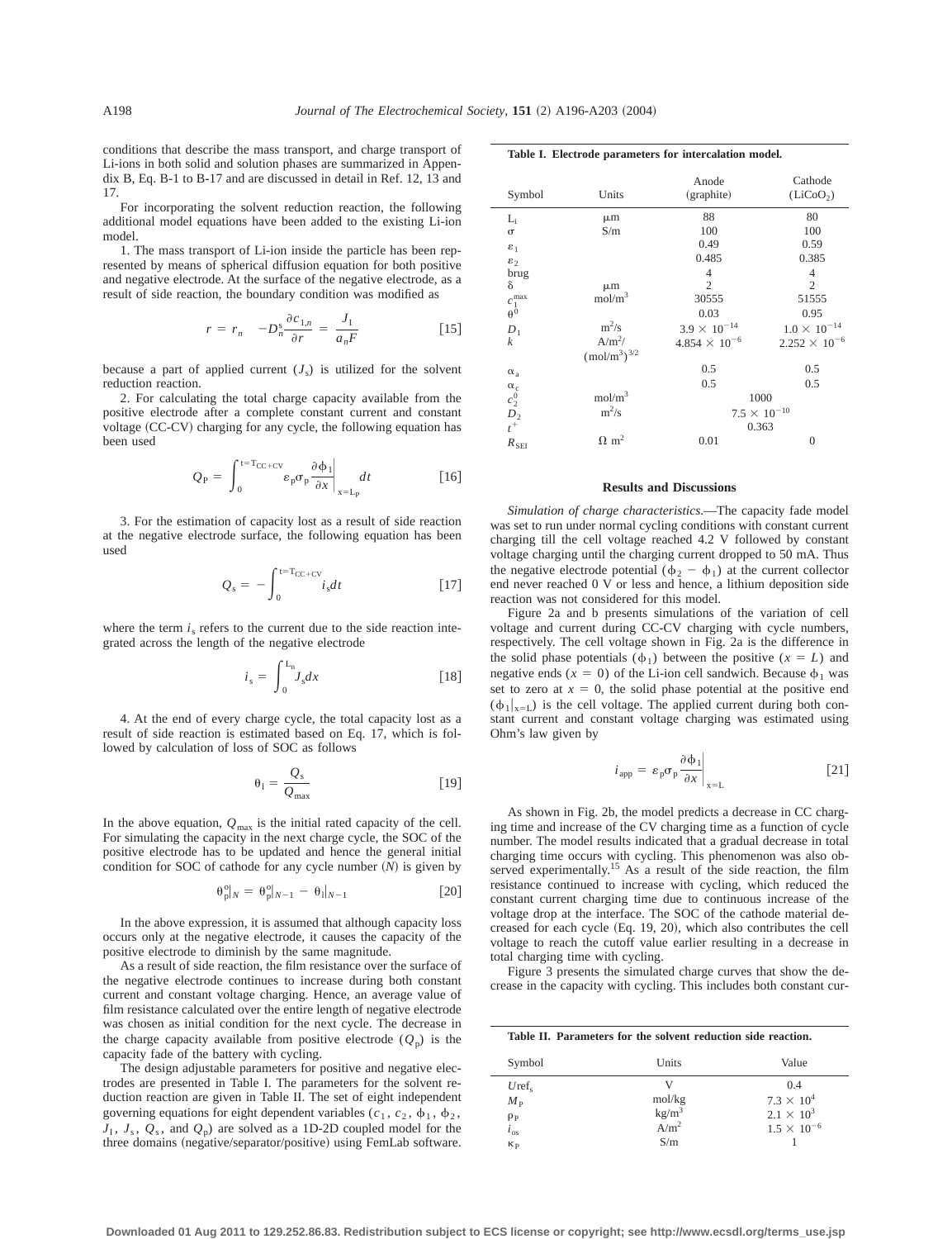

Figure 2. (a) Variation of cell voltage during CC-CV charging for various cycles. (b) Variation of current during CC-CV charging for various cycles.

rent and constant voltage parts of the charge cycle and the capacity was calculated using Eq. 16. During the CC part, the current was constant and the capacity was obtained by the product of current and charge time. During the CV part, the current decayed during charge as shown in Fig. 2b. Hence, the capacity was calculated using Eq. 16. The SOC was corrected at the end of each cycle by using Eq. 20, which accounts for the capacity loss due to the side reaction.

*Simulation of discharge characteristics*.—Figure 4 shows the simulated discharge curves after 1, 50, and 100 cycles. Due to the loss of the active material as a result of side reaction, the SOC of the electrode material decreased while the capacity loss increased with the cycle number. Because the capacity loss due to the side reactions was assumed to occur only during charging the cell, the capacity



**Figure 4.** Discharge characteristics of Li-ion cells for various cycles.

fade model was programmed to simulate only the charging performance for every cycle. Thus, to simulate the discharge performance of the cell for any cycle number, it is necessary to run the model for the required number of charge cycles, which updates the capacity fade parameters, based on the extent of side reaction and number of cycles.

While the charge simulation was in progress, the parameter values contributing to the cell capacity loss and the cell voltage drop could be collected at the end of every cycle. Thus, to estimate the discharge performance after any cycle number, the Li-ion intercalation model could be run only once with the updated parameters. Apart from the capacity loss with continued cycling simulations, the voltage plateau of simulated discharge curves continued to decrease which is attributed to the continuous increase in the film resistance during charging as a result of the side reaction.

The variation of film resistance over the particle surface of negative electrode has been shown in Fig. 5. the solid line of Fig. 5 (top *x* axis and right *y* axis) presents the increase in the film resistance during CC-CV charging estimated for cycle number 40 by using Eq. 12, 13. The dotted line of Fig. 5 (bottom  $x$  axis and left  $y$  axis) presents the variation of film resistance with cycling which increased almost linearly with increase in cycle number. The film resistance after any charge cycle was calculated using Eq. 14. Thus as shown in Fig. 5, due to the side Reaction 1, the film resistance continuously increased with cycling thereby causing an increased drop in the voltage plateau in the simulated discharge curves.

*Capacity fade with cycling*.—The variations of cell capacity  $(Q_p)$  with number of cycles, capacity lost per cycle  $(Q_s)$ , and the SOC lost per cycle  $(\theta_1)$  are shown in Fig. 6. Since in the model, the capacity loss was assumed to occur only during charging, the de-



**Figure 3.** Charge curves of Li-ion cells for various cycles.



Figure 5. Variation of film resistance during charging for (solid line) cycle 40 and (dotted lines) variation of film resistance with cycle number.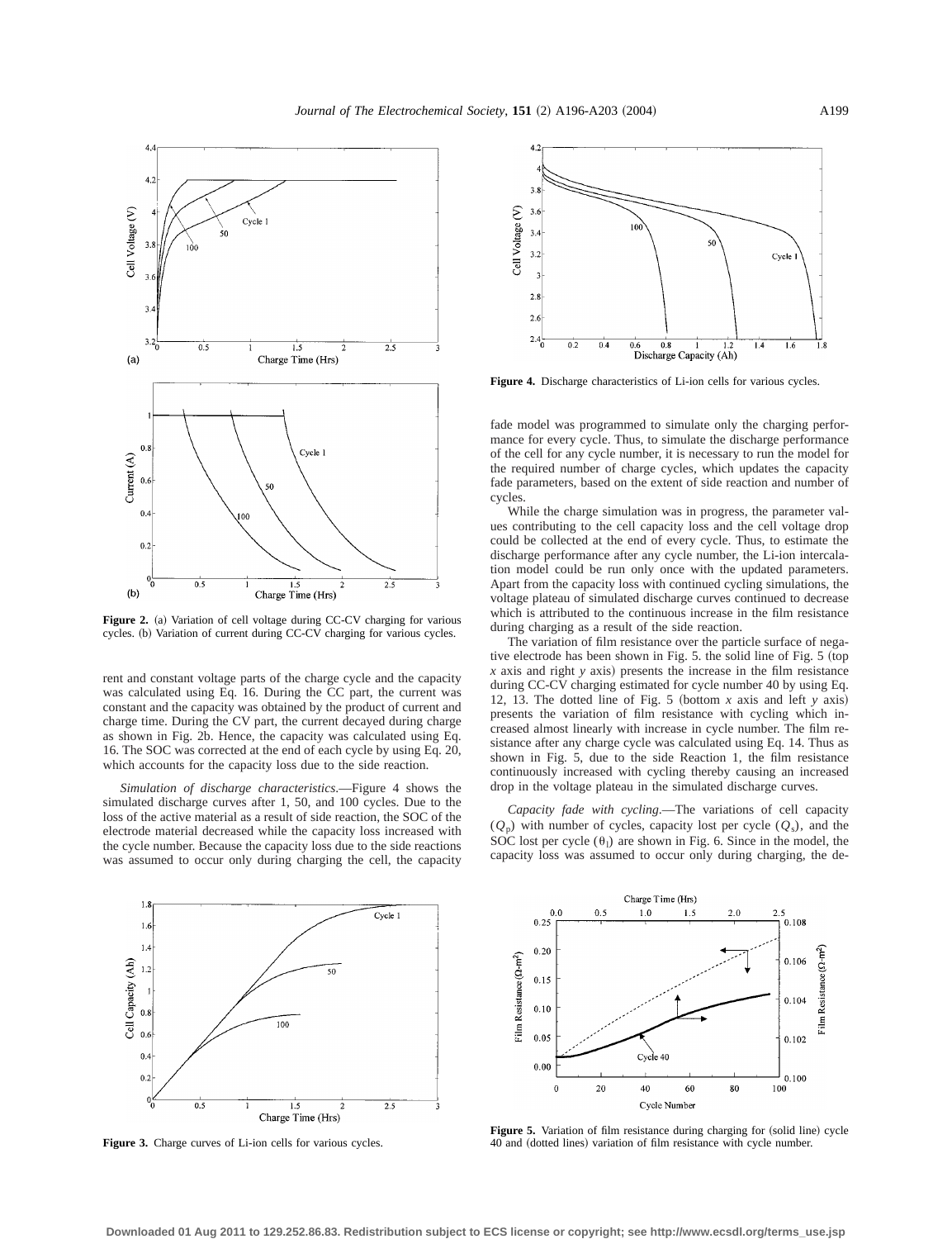

**Figure 6.** Variation of cell capacity ( $Q_P$ ), capacity loss per cycle ( $Q_s$ ), and SOC loss per cycle  $(\theta_1)$  with cycle number.

crease in the capacity of the cell  $(Q_P)$  after every charge cycle corresponded to the actual capacity fade of the cell. Both the cell capacity and the capacity loss per cycle decreased linearly with increase in cycle number. Both these effects have been observed experimentally.18 An interesting result from the model simulations is the decrease in capacity loss per cycle  $(Q_s)$  during continuous cycling. This indicates that the active material loss due to the side reaction is more pronounced during initial phases of cycling and becomes progressively lower with cycling. SEI formation at the carbon particle surface does not stop with the first cycle but continues during initial charge/discharge cycles. With time, the film formation becomes more stable in nature and leads to lower capacity fade per cycle  $(Q_s)$  as seen in Fig. 6. The SOC of the electrode material also decreased with cycling as described in Eq. 19 and 20.

# **Case Studies**

The discussions given above were primarily focused on the capacity fade simulations for fixed values of adjustable parameters, which control the capacity loss and the film resistance. The charge simulations were carried out from a completely discharged state (100% depth of discharge, DOD). The case studies discussed below include the effect of parameters that control the side reactions namely the exchange current density  $(i_{\text{os}})$ , the film conductivity  $(\kappa_{P})$ , and the influence of cycling conditions such as end of charge voltage (EOCV) and the DOD over capacity fade.

*Effect of i<sub>os</sub>* and *κ<sub>P</sub> on capacity fade*.—For all simulations discussed above, both  $i_{\text{os}}$  and  $\kappa_{\text{P}}$  were assumed. In order to match the simulated charge and discharge performance with the experimental cycling data, it would be critical to estimate the capacity fade parameters by using a nonlinear parameter estimation method. The initial values of the parameters could be chosen to fit the first cycle and with the experimental data of consecutive cycles, the parameter values has to be estimated to obtain a better fit which will be used as initial guesses for the next cycle and so on. Because the objectives of this study were to identify the right parameters which control the capacity fade through first principles and to study the effect of the parameters over capacity loss under different cycling conditions, no attempt was made to estimate the right values for the parameters or to fit the simulated results to experimental data.

Figure 7 shows the effect of exchange current density for side reaction ( $i_{\text{os}}$ ) over capacity loss ( $Q_{\text{s}}$ ) during charging. The simulations correspond to the first charge cycle for all values of  $i_{\text{os}}$ . It is clear from the plot that increasing the value of  $i_{\text{os}}$  by even one order of magnitude dramatically increased the capacity loss with charging. By increasing  $i_{\text{os}}$ , the rate of the side reaction increased and hence the capacity lost during charging  $(Q_s)$ , was higher at higher rates. Similar simulations were done to analyze the effect of conductivity of the products formed over the film resistance  $R<sub>P</sub>(t)$ , and it was



**Figure 7.** Effect of  $i_{\text{os}}$  over capacity loss with charging.

found that less conductive products formed during the side reaction would increase the film resistance dramatically.

*Effect of EOCV on capacity fade*.—The most significant variables that are widely considered to control the cycle life of Li-ion cells are the EOCV and the DOD. One of the reasons for capacity fade in Li-ion cells is overcharging the cell. Overcharging the lithium-ion cells can result in safety concerns if the voltage is allowed to rise above 4.3 V per cell. Cell manufacturers usually suggest charging to 4.2 V to obtain a maximum capacity from the cell.

Li-ion batteries become increasingly unstable if charged to higher voltages. Overcharging the cell by 0.1 V will not only result in safety issues but also can reduce cycle life by up to  $60\%$ .<sup>19</sup> The capacity fade model could be used as a predictive tool for cycling performance of Li-ion cells when charged to different end potentials.

Figure 8 presents the variation of current during CC-CV charging for cycle number 10, where the model was simulated for three different end potentials namely 3.9, 4.0, and 4.2 V. Since the model takes less time to reach lower cutoff potentials, the CC charging time are lower for cells charged to 3.9 and 4.1 V when compared with those charged to 4.2 V. The percentage CC times for different EOCV simulations are found to be 9.3, 21.8, and 51.4% for 3.9, 4.0, and 4.2 V, respectively.

In order to reach the rated capacity, the Li-ion cell has to be charged in constant current mode until the voltage reaches 4.2 V followed by float charging at 4.2 V until the charging current drops to a very low value of approximately C/100 rate. For cut-off potentials lower than 4.2 V, the cells are always partially charged depending on the EOCV chosen. The same phenomenon was observed in the simulations presented in Fig. 9, which show the variations of the charge capacity for different EOCVs. The dotted lines in the figure separate the capacity obtained from CC and CV charging for each case.

The capacity loss during CC-CV charging and the overpotential for side reaction for cells charged to different EOCV is shown in Fig. 10. The overpotential for side reaction  $(\eta_s)$  was calculated using Eq. 10 at the negative electrode end  $(x = 0)$  and the capacity loss  $(Q_s)$  was estimated using Eq. 17. As expected, the capacity loss increased by increasing the cutoff potentials. In other words, the overpotential for side reaction  $(\eta_s)$  became more negative by increasing the EOCVs. Increase of the overvoltage resulted in an increase of the capacity loss.

Figure 11 presents the cycling simulations for different EOCVs. Based on simulation results for 10 cycles, it was found for all cases that the capacity continued to decrease with cycling. However capacity decrease was found to be higher for 4.2 V when compared with the other EOC potentials.

The capacity fade of Li-ion cells that were cycled with different EOC voltages were calculated through periodic capacity measurement where the cells, irrespective of what cycling conditions used,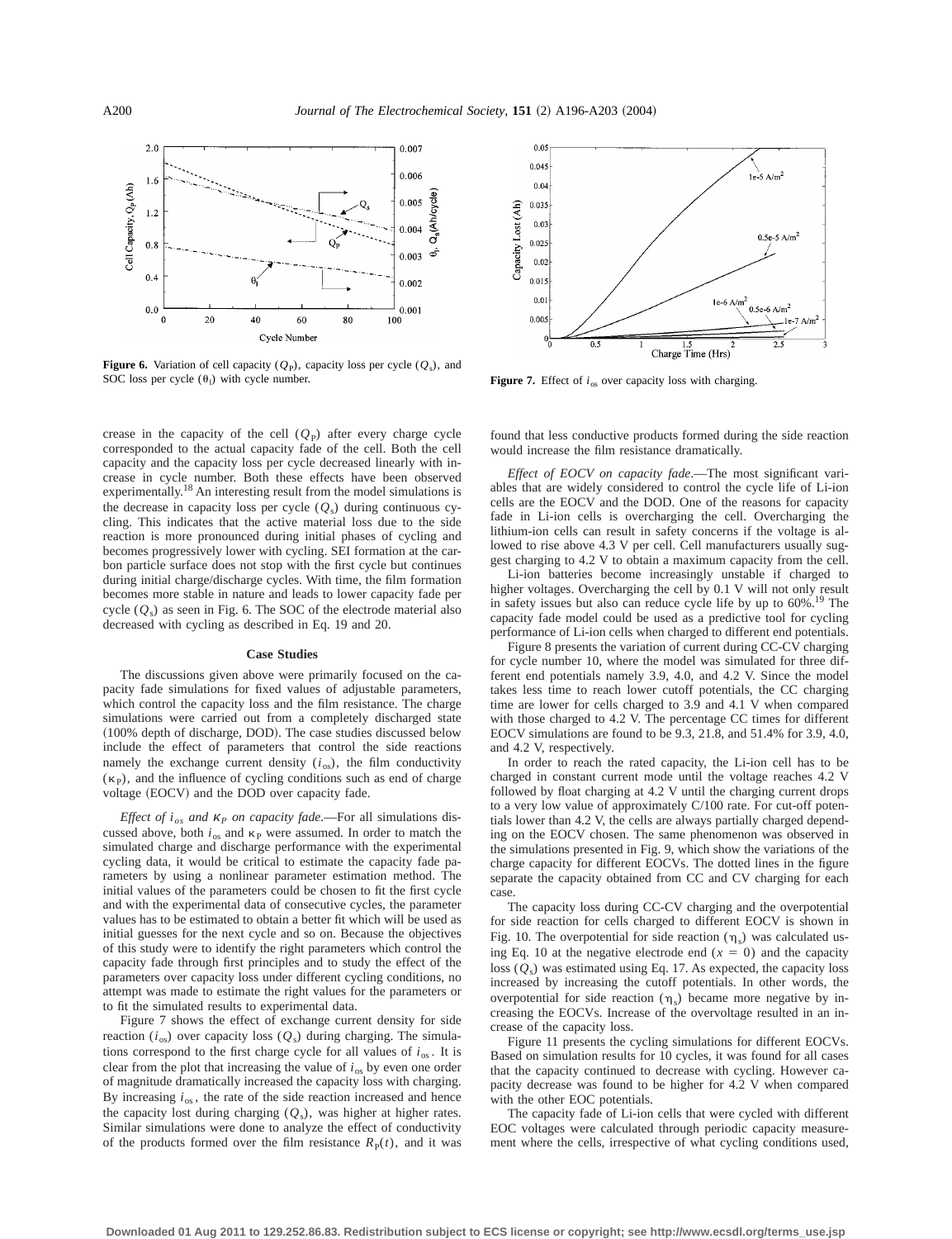

**Figure 8.** Variation of current during CC-CV charging for the cells charged to different EOCV.

were allowed to charge in CC mode till the cell voltage reached 4.2 V followed by constant voltage charging and then a C/2 rate complete discharge. Based on the simulation results for 10 cycles, it was found that Li-ion cells that were cycled with lower cutoff potential  $(4.0 V and 3.9 V)$  suffered less capacity fade than cells cycled with an EOCV of 4.2 V. The percentage capacity fade values after 10 cycles were estimated to be 7.2, 4.4, and 3.8%, respectively, for EOCV 4.2, 4.0, and 3.9 V. This suggests that for applications where 100% of the cell capacity may not be needed, cycling the cells to lower cutoff potentials results in increased cycle life and smaller capacity loss. Also, the film resistance  $(R<sub>film</sub>)$  increased with increase in EOCV due to an increased occurrence of the side reaction.

*Effect of DOD on capacity fade*.—DOD is defined as the level to which the battery voltage is decreased during discharge. For instance, 100% DOD means that the battery voltage decreased to the lowest level or in other words, the battery was completely discharged and 20% DOD means that 20% of the battery capacity has been removed. This level of DOD is often referred to as a shallow discharge. The shallower the discharge, the more cycles the battery will provide. The capacity fade model can be used to simulate the cycling performance of Li-ion cells as a function of DOD.

In this case study, the EOCV was set at 4.2 V and DOD chosen were 20, 40, and 60%, and the results were compared with those obtained for 100% DOD. The SOC of the positive and negative electrodes corresponding to the different DODs was estimated by



**Figure 9.** Variation of charge capacity after the 10th cycle when the cells were charged to different EOCV.



**Figure 10.** Comparison of capacity loss  $(Q_s)$  with charging and variation of overpotential for side reaction  $(\eta_s)$  for Li-ion cells charged to different EOC<sub>V</sub>

running the intercalation model once. These SOCs were used as initial conditions for cycling simulations. After 10 cycles, capacity check simulations were done for all DODs. Figure 12 summarizes the simulated charge curves for different DODs for the first cycle. The constant current charging time decreased for the cells charged from lower depth of discharge namely 20 and 40% when compared with 60 and 100%. The percentage CC times for different DOD simulations are found to be 8.3, 25.2, 36.6, and 53.8% for 20, 40, 60, and 100 DOD, respectively. Thus most of the capacity was obtained during constant voltage charging for cells in shallow discharged state.

Since the total charging time is lower for the cells charged from partially discharge state, the capacity loss as a result of side reaction would also be smaller when compared with charging from a completely discharged state. Figure 13 shows the variation of SOC of positive electrode for cycling under different DOD.

Figure 14 presents the simulations of capacity loss during charging for different DOD. The rate at which the capacity loss increase with cycling was observed to be more steep for cells discharged from 60 and 100% DOD. After 10 cycling simulations for each DOD, a capacity check has been performed for each DOD and the capacity fade was estimated to be 3.5, 4.9, 6.1, and 7.2% for 20, 40, 60, and 100% DOD, respectively. Thus cells charged from shallow discharge loose less SOC and hence capacity and provide more cycles and longer life.



**Figure 11.** Variation of cell capacity with cycling when the cells were charged to different EOCV.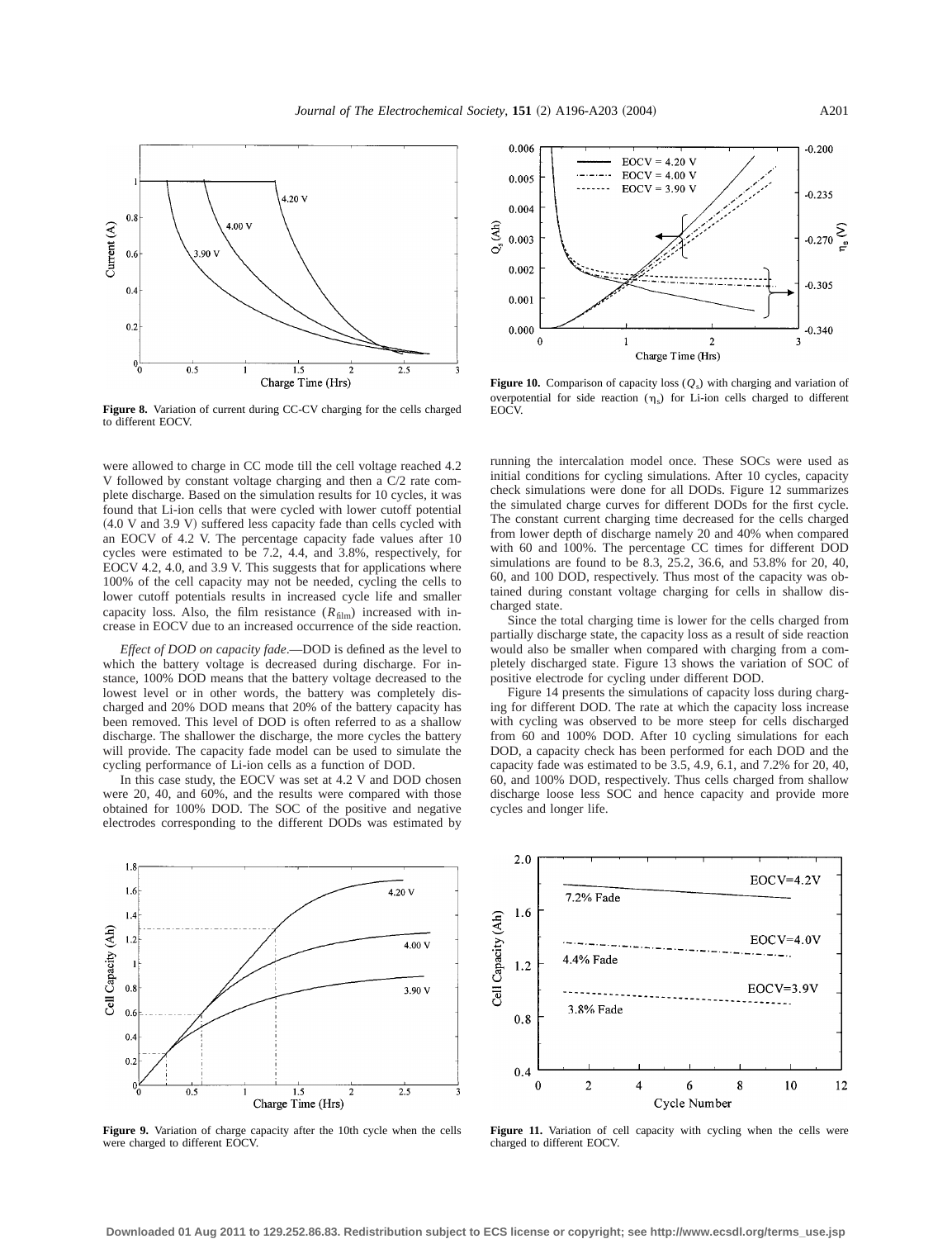

**Figure 12.** Charge curves Li-ions for the first cycle when charged from different DOD.

The capacity fade model developed based on first principles was capable of simulating the cycling performance of Li-ion cells. The model predicted the performance of the cell under several cycling conditions such as charging to several cutoff values and charging from several DOD. The model was also capable of explaining higher capacity loss for cells cycled at elevated temperatures because the rate of the side reaction would be higher at high temperatures. Abuse conditions such as overcharge can lead to film formation from the deposition of metallic lithium onto the negative electrode. Any lithium metal formed in the cell will probably undergo secondary reactions leading to more thick reaction product layers or secondary films. Incorporation of lithium deposition reaction to the existing capacity fade model will thus predict the cycling performance under overcharging conditions.

#### **Conclusions**

The capacity fade model developed and discussed in this paper could be used as a basis for predicting the cycle life and analyzing the discharge characteristics of Li-ion cells after any cycle number. The effect of parameters (EOCV and DOD, the film resistance, the exchange current density and the overvoltage of the parasitic reaction) was studied qualitatively. The next step involves estimation of these time-dependent parameters based on the initial cycling data obtained experimentally. More than one mechanism could also be incorporated in the model to explain the capacity loss. The model developed assumes that the entire capacity loss was due to the side reaction over the surface of negative electrode during CC-CV charg-



**Figure 13.** Variation of SOC of  $LiCoO<sub>2</sub>$  with cycle number for the cells cycled from different DOD.



**Figure 14.** Variation of capacity loss during charging for the cells charged from different DOD.

ing. Other reactions such as electrolyte oxidation and phase transformation etc., that are specific to electrode materials could also be included in the capacity fade model for better predictions.

#### **Acknowledgment**

Financial support provided by National Reconnaissance Office for Hybrid Advanced Power Sources no. NRO-00-C-1034 is acknowledged gratefully.

*The University of South Carolina assisted in meeting the publication costs of this article.*

# **Appendix A**

For the graphite electrode

$$
U_n^{\text{ref}} = 0.7222 + 0.1387\theta_n + 0.029\theta_n^{1/2} - \frac{0.0172}{\theta_n} + \frac{0.0019}{\theta_n^{1.5}} + 0.2808e^{(0.90 - 15\theta_n)}
$$

$$
- 0.7984e^{(0.4465\theta_n - 0.4108)}
$$
 [A-1]

For the LiCoO<sub>2</sub> electrode

$$
U_{p}^{\text{ref}} = \frac{-4.656 + 88.669\frac{9}{p} - 401.119\frac{4}{p} + 342.909\frac{6}{p} - 462.471\frac{8}{p} + 433.434\frac{1}{p}}{-1 + 18.933\frac{9}{p} - 79.532\frac{4}{p} + 37.311\frac{6}{p} - 73.083\frac{8}{p} + 95.96\frac{1}{p}^0} \frac{1}{\left[A - 2\right]}
$$

# **Appendix B**

The governing equations for potential distribution in solid and solution phases were

$$
\nabla \cdot (\sigma^{\text{eff}} \nabla \phi_1) - J = 0 \tag{B-1}
$$

$$
\nabla \cdot (\kappa^{\text{eff}} \nabla \phi_2) + \nabla \cdot (\kappa_D \nabla \ln c_2) + J = 0
$$
 [B-2]

respectively, where the effective conductivities are given by Bruggeman's correlation given by

$$
\sigma_j^{\text{eff}} = \sigma_j \varepsilon_{1,j} \quad j = n, p \tag{B-3}
$$

$$
\kappa^{\text{eff}} = \kappa \epsilon_2^{\text{brug}} \tag{B-4}
$$

and the diffusional conductivity ( $\kappa_D$ ) is given by

$$
\kappa_{\rm D} = \frac{2RT\kappa^{\rm eff}(\tau - 1)}{F}
$$
 [B-5]

for constant values of transference number and solution phase diffusivity at all times and at all points in the cell. The solution phase conductivity as a function of concentration  $c_2$  (in mol/dm<sup>3</sup>) is<sup>20</sup>

$$
\kappa^{\text{eff}} = \kappa \epsilon_2^{4.0} = \begin{pmatrix} 4.1253 \times 10^{-4} + 5.007c_2 - 4.7212 \times 10^3 c_2^2 \\ +1.5094 \times 10^6 c_2^3 - 1.6018 \times 10^8 c_2^4 \end{pmatrix} \epsilon_2^{4.0} \quad \text{[B-6]}
$$

The model equation that describes the solid phase lithium concentration is given by